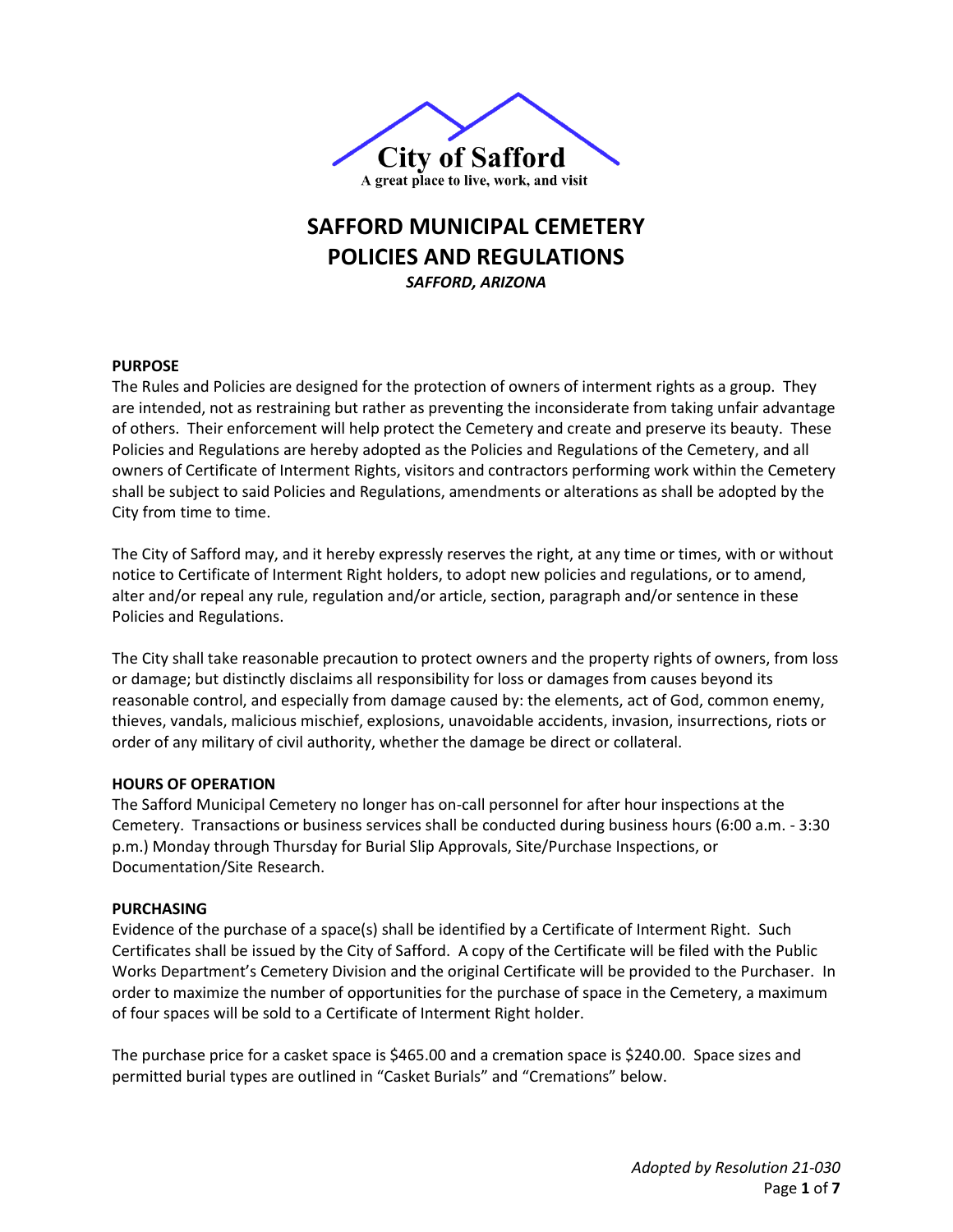Purchaser name, address and phone number is required on all Certificate of Interment Right. Beneficiary contact name, address and phone are suggested on all Certificates of Interment Right.

In the event of the Certificate of Interment Right's passing, the spouse shall become the Certificate of Interment Right holder. In the event of no spouse, the Beneficiary shall become the Certificate of Interment Right holder. In the event of no Beneficiary or of the Beneficiary's passing, the Certificate of Interment Right will be passed on to their dependent(s). If there is more than one dependent, the Certificate of Interment Right will be split equally amongst all the dependents and all dependents must agree to any future burials in the space(s).

Funeral homes are permitted to purchase interment rights on behalf of the family; the City no longer sells spaces to funeral homes.

No one shall be buried in any lot not having an interest therein, except by written consent of all parties interested in such lot(s) as well as the Cemetery staff (or designee). Verbal agreements or representations will not be recognized.

Areas of the Cemetery are currently undeveloped without curbs or lots. No burial spaces will be sold in these areas until and unless they are developed and mapped as lots. In the "old" section of the Cemetery, which is poorly mapped, existing Certificates of Interment Right will continue to be honored. However, no new purchases will be permitted. Improvements including curbs and water lines will not be installed. The City will provide other services on lots, such as weed control and grading roads.

Current City employees, employee dependents, and active City firemen, who want interment at the Safford Municipal Cemetery will receive one (1) cemetery space, free of charge, in the event of loss of life. As an added benefit to current City employees, employee dependent(s), and active City firemen, the City shall provide free opening and closing of the grave of any such individual in the Cemetery. Employee dependents are limited to spouses and dependent children. These benefits do not apply to retired or former employees not working for the City at time of death.

## **QUIT CLAIM**

Certificate of Interment Right holders have the option of selling their Certificate, which is valid only if the Quit Claim is recorded at the City of Safford, Public Works Department. A Quit Claim Deed cannot be finalized privately; it must be recorded with the City of Safford, Public Works Department.

Original Certificate of Interment Right holders may sell their Certificate back to the City at the original purchase price. Quit Claims between private parties cannot be sold back to the City for their purchased price.

## **BURIAL SLIPS AND ARIZONA DISPOSITION TRANSIT PERMITS**

Prior to all burials, an Arizona Disposition Transit Permit shall be obtained pursuant to Arizona Revised Statutes §36-326 for the transportation and disposition of human remains. The Transit Permit must be provided to the City of Safford, Public Works Department *prior* to a grave opening.

In addition to the Arizona Disposition Transit Permit, a City of Safford Burial Slip is required to be completed with the funeral home prior to the opening or closing of a space. A funeral home representative must meet with Cemetery staff at the Cemetery to confirm and mark the block, lot and space. All burials and exhumations must be conducted under the license of a funeral home.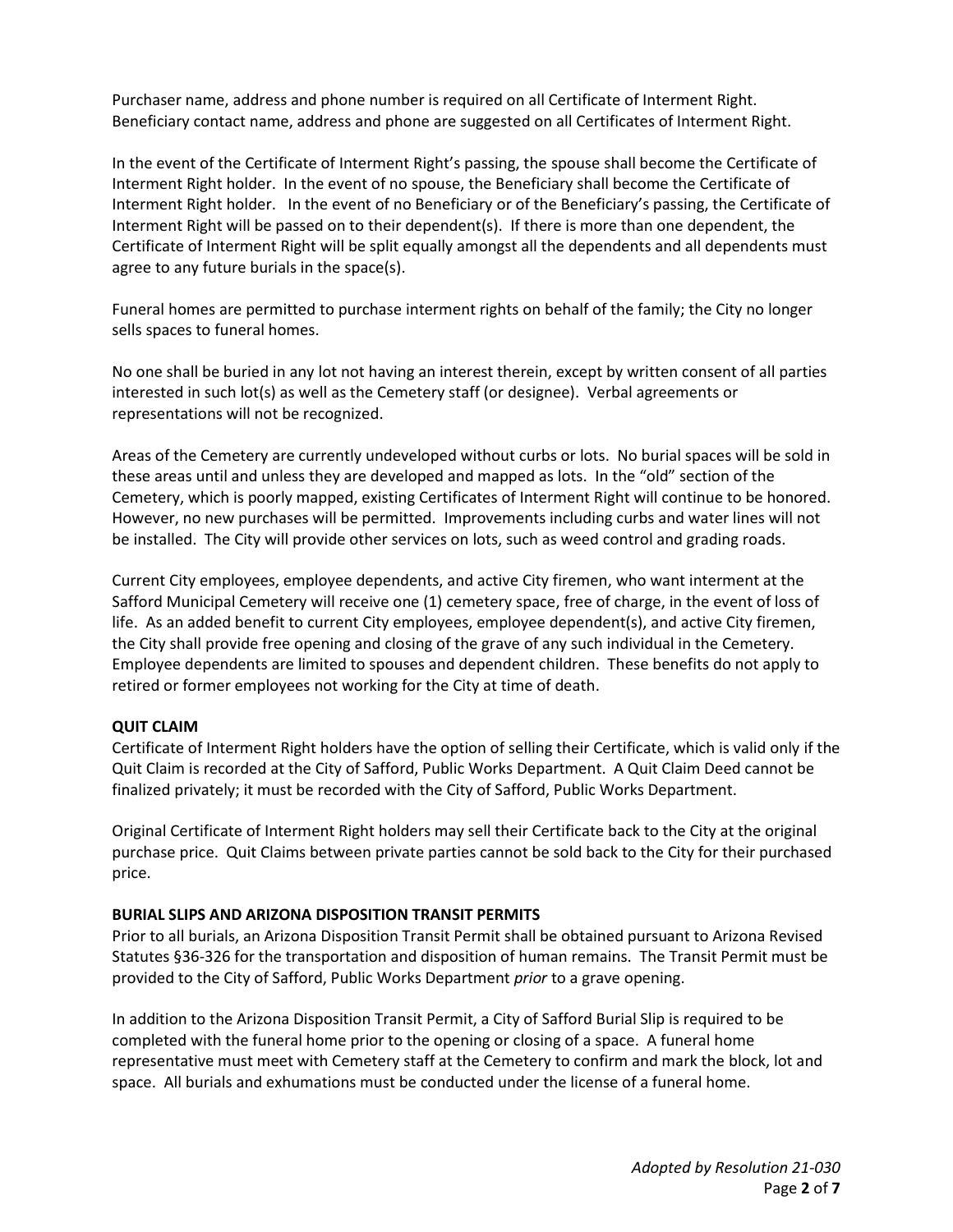Exhumations require a Burial Slip for tracking purposes. If the remains will be removed from the Cemetery, the exhumer will be required to obtain an Arizona Disposition Transit Permit from the state and provide a copy to the Public Works Department prior to exhumation.

If local funeral home is providing opening/closing services or assistance to a funeral home outside the area, the local funeral home is required to obtain a Burial Slip from the City and provide information on the funeral home it is assisting.

These procedures are required in order that the Cemetery may always have a complete and accurate record of all interments and exhumations.

## **CASKET BURIALS** (approximately 6 foot by 12-foot space)

Two (2) caskets permitted per space (double deck/companion burial, one placed on top of one another) Four (4) cremains permitted per space

One (1) casket and one (2) cremains permitted per space

Except for burials in Potter's Field/Free Section, an outer burial container (vault) is required for all burials in the Safford Municipal Cemetery. The outer burial container shall be constructed of materials approved by City staff.

Only one casket or body may be placed in a gravesite, except that subject to the approval of Cemetery staff, double deck/companion burials will be allowed if at the time of the first burial, appropriate means are taken to accommodate the double burial, such as a double vault, and adequate depth of the first burial.

The City shall not be responsible for persons other than city staff who prior to burials, damage curbs, waterlines, plantings, headstones, fencing or other improvements when excavating for burials or disinterment. The party responsible for the damage must repair or replace any damaged property.

The City reserves the right to approve any excavation or digging by hand or backhoe within the Cemetery by non-City staff.

In blocks 1 through 121, citizens who purchased an entire lot (6 spaces) and wish to place additional burial(s) in the lot may request Cemetery staff inspect the burial spaces to determine if the space smaller than 6 x 12 will accommodate an additional burial. If caskets have not been properly placed or if the smaller space cannot be opened safely due to caving conditions, Cemetery staff may not approve of additional burials in the lot or space. The family of the deceased shall be informed of the conditions preventing additional burials. If Cemetery staff approves the additional burial, the space may be purchased at today's price and a Certificate of Interment Right will be issued.

In the "old" section of the Cemetery, which is poorly mapped, existing Certificates of Interment Right will continue to honor burials only if the existing area is curbed. Prior to new burials, Cemetery staff will continue to investigate burial spaces to determine if a space has been filled previously.

**CREMATIONS** (approximately 6 foot by 6-foot space) Two (2) cremains permitted per space

All cremations must be conducted under the license of a funeral home.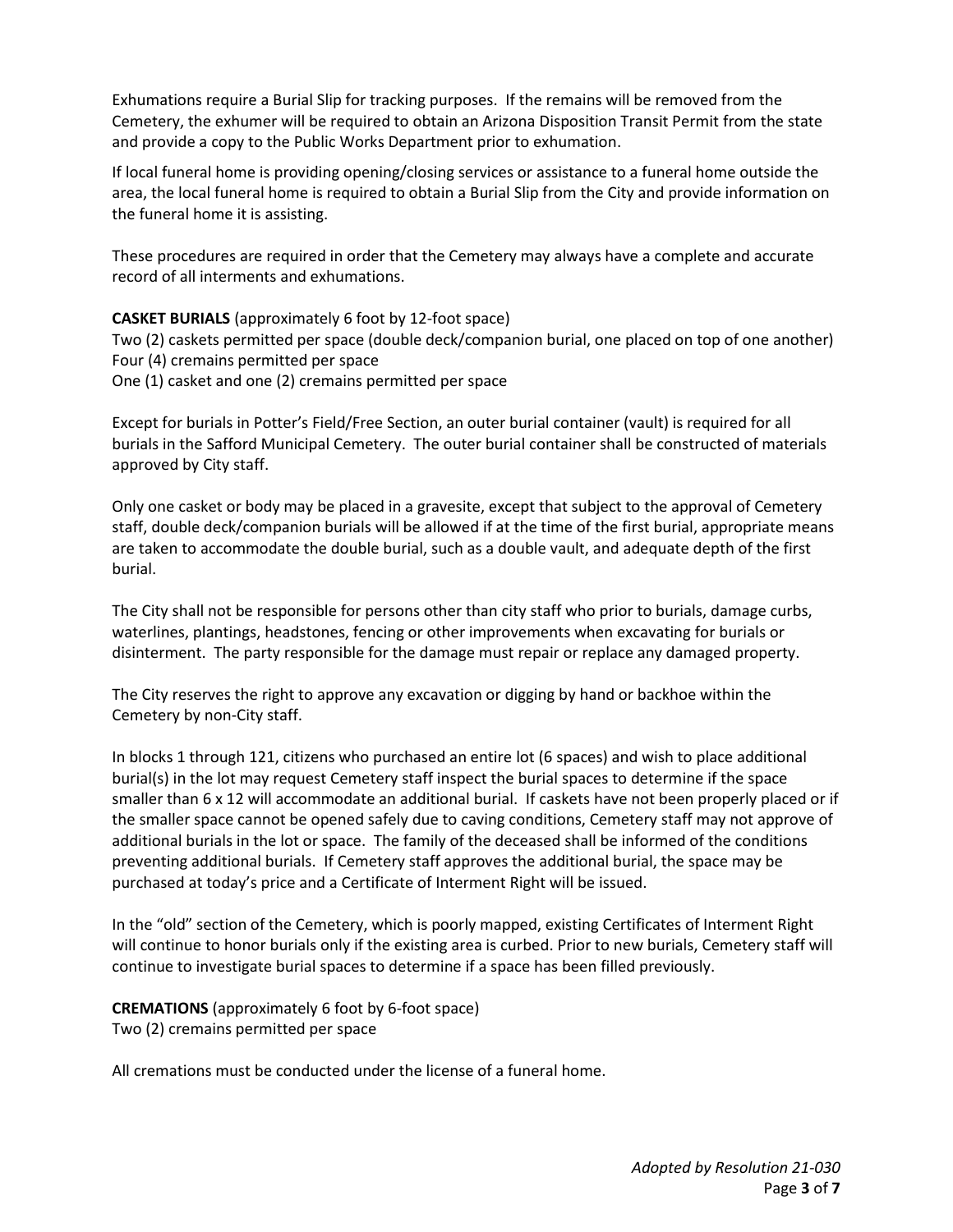Designated cremains spaces shall be approximately 6 feet by 6 feet. Double burial (cremains) will be allowed if at the time of the first burial, appropriate means are taken to accommodate the double burial and adequate depth of the first burial.

No more than two (2) cremation urns shall be buried in a single 6 foot by 6-foot space.

The Cactus Garden west of the flagpole is designated as a scattering area for cremains at no charge.

## **POTTER'S FIELD/FREE SECTION**

In area designated as Potter's Field/Free Section, indigent persons are buried as a service through Graham County. The area is not curbed. The City will not charge for the space. Graham County provides for burial at its expense. This area does not allow permanent curbing, landscaping, structures, or fencing. Headstones and markers are permitted according to Guidelines and Regulations.

## **CONSTRUCTION ACTIVITY PERMIT**

A Construction Activity Permit Application must be completed prior to any improvements and/or landscaping work. Once the proposed activity is approved by the Cemetery staff (or designee), the activity must be completed within a 12-month time frame from the date of approval.

## **GUIDELINES AND REGULATIONS**

The Cemetery reserves the right to compel all persons coming into the Cemetery to obey all Guidelines and Regulations adopted by the Cemetery. The Guidelines and Regulations may be changed without notice by the City of Safford at any time.

Only evergreen trees and desert-type plants may be planted in any gravesite.

Grass, colored stone, or cement cap is permissible.

No animals shall be buried in any gravesite.

There shall be no changes to existing curbing (including painting).

Extra curbing must be approved by Cemetery staff. Curbing installed between spaces must match existing curbing height and width. The width of the curbing (6") shall be split evenly between the adjoining spaces. Please keep in mind, the space size will be reduced with the curb installation. There shall be no changes in the existing curbing. Painted curbing or colored cement is not permitted. Painted curbing or improperly installed curbing will be removed by City of Safford at the installers expense.

All burials must be within the gravesite.

No mausoleums, shrines, cenotaphs, monuments, wire or wooden trellis or structures of any type shall be permitted.

Headstone types shall not exceed 3 feet in height from the ground and shall not exceed the width of the space.

Flag poles are permitted with a minimum 2" diameter pole not to exceed 12' in height. Flags must be illuminated in dark, not impede adjoining lots and will be removed by Cemetery staff if tattered or torn.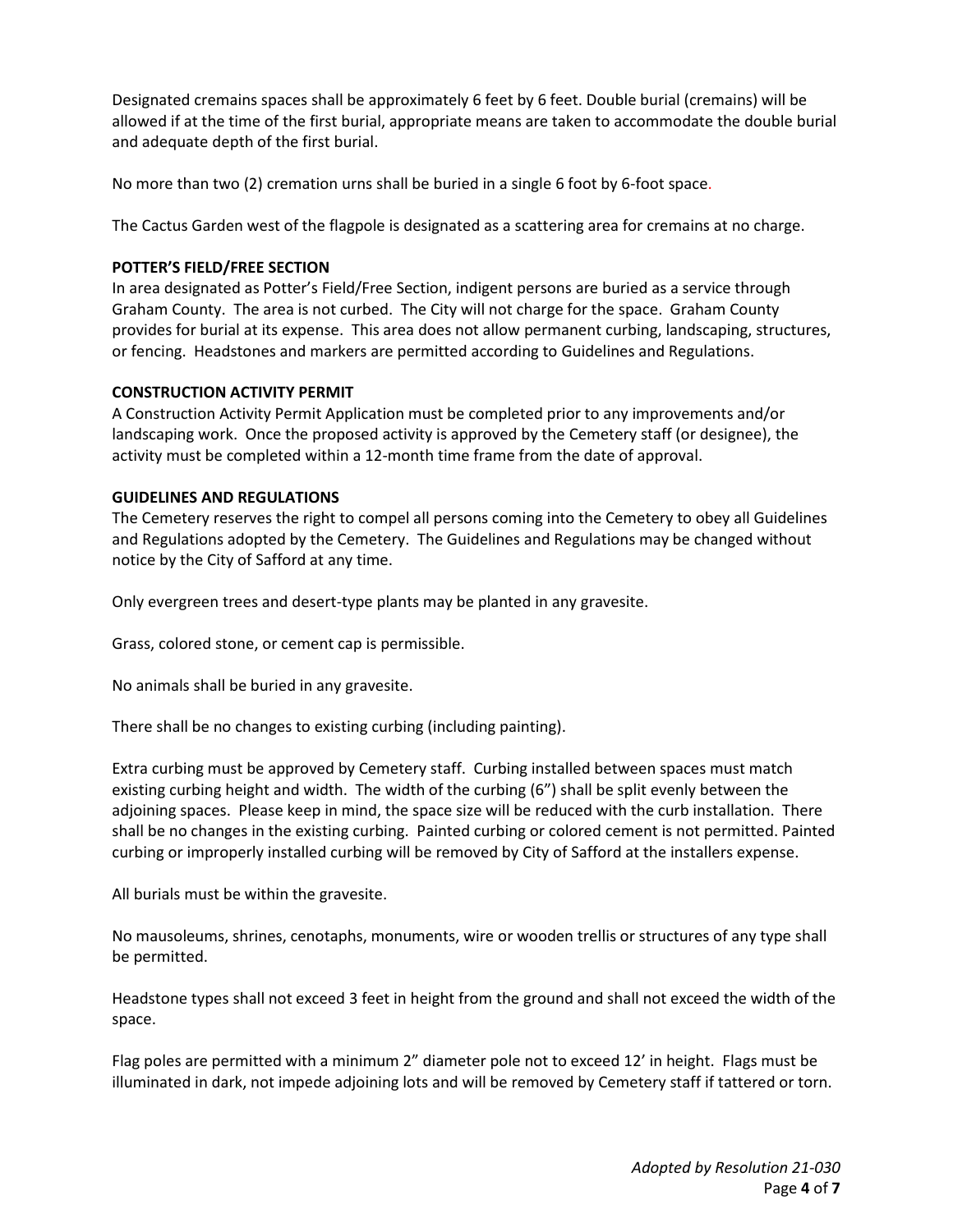Rod iron fencing must be mounted on inside of curbed lot and shall not exceed 30" from the top of the curb. Fencing must be removable for accessibility to gravesite(s) for future burials.

Grave mounds will not be permitted and no lot shall be raised above the established grade.

Consumption of alcohol within the Cemetery is strictly prohibited.

Flowers or other decorations may be removed by the Cemetery staff as soon as the flowers fade and whither. Tattered or torn flags will be removed as well. The Cemetery shall keep holders and flags at the risk of the owner, for a period of thirty (30) days, from the date of removal. If owner fails to collect said holder(s) within said thirty (30) days, he shall there by forfeit all right, title and interest in and to said holders and the Cemetery may dispose of them as it deems best.

Holiday decorations will be removed by Cemetery staff 30 days after holiday.

No person will be permitted to use profane or boisterous language or in any way disturb the quiet and good order of the Cemetery.

Washing of any motorized vehicles is forbidden at the Cemetery.

Hunting is forbidden on the Cemetery grounds.

Out of respect, touch nothing in the Cemetery that does not belong to you. All persons are strictly forbidden to break or injure any tree or shrub, mar any landmark, curbing, marker or memorial, or in any way deface the grounds of the Cemetery.

Persons within the Cemetery grounds shall use only the walkways and roads. Automobiles shall not be driven through the grounds at a speed greater than 10 mph and must always be kept on the right side of the Cemetery roadways. Out of respect to families, automobiles are not permitted to park or come to a full stop in front of an open grave unless such automobiles are in attendance at the funeral.

All persons are urged to inform the Cemetery staff of any breach of proper decorum that may come to their notice.

All persons are reminded that the grounds are sacredly devoted to the burial of the dead and that the provisions and penalties of the law, as provided by statute, will be strictly enforced in all cases of wanton injury, disturbance and disregard of the rules.

## **MAINTENANCE**

Funeral home shall maintain the cemetery space due to settling for a one-year period following interment at no cost to the City. This does not include landscaping, decorative site improvements, gravel, plantings, plastic barriers or concrete caps. The Cemetery staff will restore unsettled graves after the one-year funeral home maintenance requirement. Restoration may include water compaction, placing dirt and leveling the area. Any improvements on the lot such as rock, gravel, plantings, plastic or concrete must be removed by the Purchaser or Beneficiary prior to any maintenance being performed. The Cemetery staff will not move or relevel headstones or monuments.

Watering: Water will be available for landscaping purposes only according to the City Water Proclamation. The City is not responsible for replacement of plantings or trees that suffer due to lack of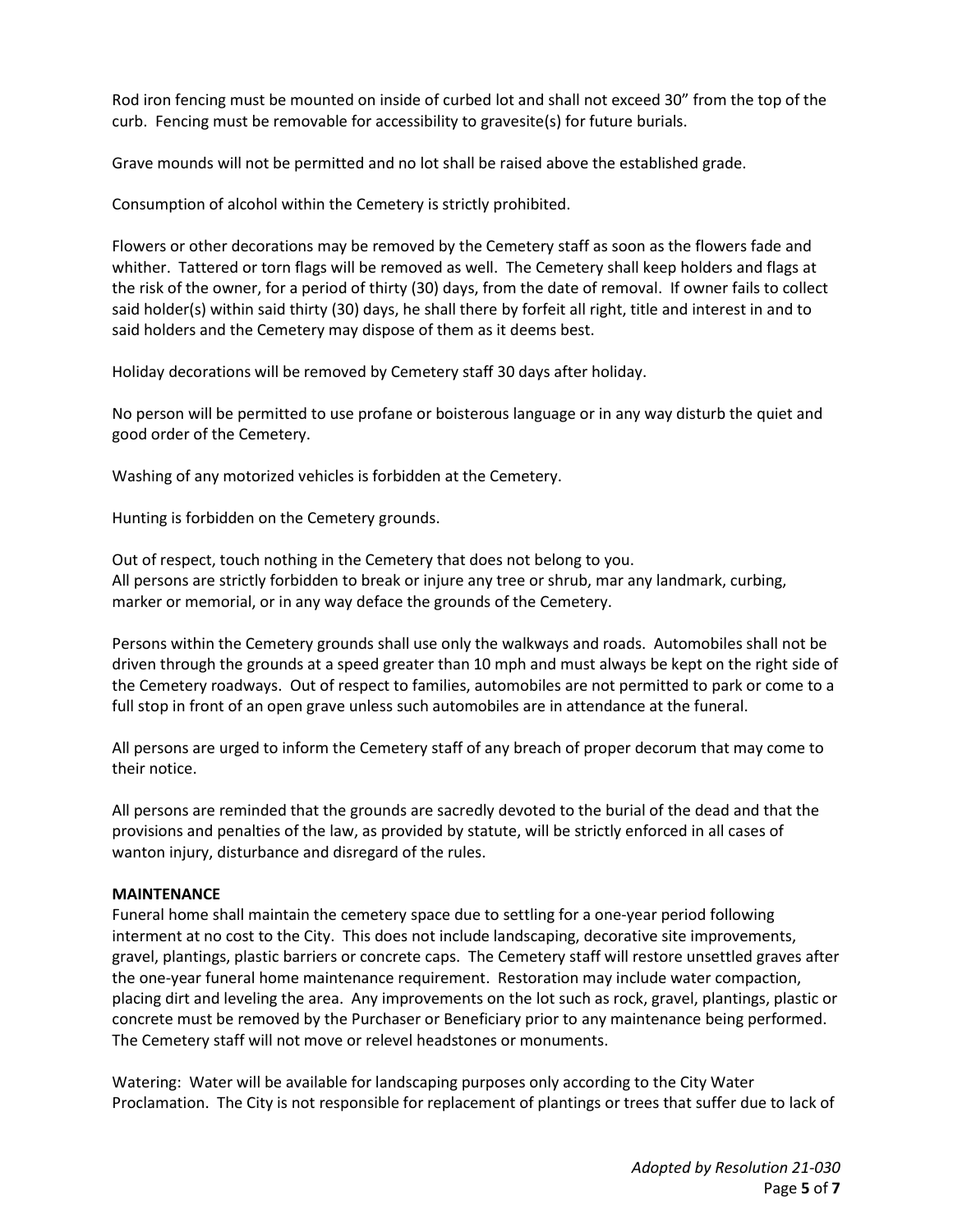water or care. Freezing temperatures will require the water be turned off to prevent broken water lines.

Trimming: The Cemetery maintenance crew will trim trees, shrubs and bushes as required upon request up to two times annually. If burials or weed control requires additional time, the City reserves the right to delay, reschedule or delete trimming. The City is not responsible for damage to trees, shrubs or bushes from trimming or for the satisfaction of the person requesting the trimming. Individuals, descendants or relatives may trim trees, shrubs and bushes. The Cemetery maintenance crew will clean up and haul trimmings to the landfill. Piles of trimmings must be stacked neatly and bundled. The Cemetery maintenance crew will remove dead plantings from lots upon request as time permits. The City has the right to remove dead plantings.

Grading: The Cemetery staff will grade and maintain roads and alleys within the Cemetery as needed. Any other grading activity must be authorized by Cemetery personnel.

Water Lines and Curbs: The Cemetery maintenance crew shall repair water lines and spouts as needed. The City will repair outside curbing bordering lots as required. Curbing installed by private parties between spaces or lots are not required and will not be maintained by the City.

The City of Safford has the right to enlarge, reduce, change boundaries or grading of the Cemetery or of any area in the Cemetery from time to time, including the right to re-grade roads, drives and walkways is hereby expressly reserved. The right to lay, maintain, operate, alter or change pipe lines or gutters, drainage and other similar items is also expressly reserved for the City of Safford.

If any memorial, or any structure whatsoever, or any inscription to be placed on the same, shall be determined by the Cemetery staff to be offensive, they shall have the right, and it shall be their duty, to enter upon such lot and remove, change or correct the offensive or improper object or objects.

If any tree, shrub, vine or plant standing upon any lot, by reason of its roots, branches, or otherwise, be or become detrimental to adjacent lots or roadway(s), or if for any reason its removal be deemed necessary, the Cemetery staff shall have the right, and it shall be their duty, to remove such tree(s) shrub(s), vine(s) or plant(s), or any part thereof, or otherwise correct the conditions existing as in their judgment seems best.

The Cemetery is not responsible for theft or damage to anything placed on graves or lots.

#### **FUNERAL HOMES**

Funeral home shall furnish the City with a Certificate of Insurance listing the City of Safford as an additional insured with a minimum one million dollar policy, including additional endorsements for general liability, workman's comp (per statutory requirements) and auto coverages. If a policy does expire, a renewal certificate must be sent to the City thirty (30) days prior to the expiration date.

Funeral homes with a current Certificate of Insurance shall be authorized to perform interment and disinterment of remains, including the supervision of services for interments in the Safford Municipal Cemetery for persons who have purchased a space or spaces(s) for such purposes.

Funeral home shall be responsible for all labor, equipment and materials necessary for excavation and backfill of gravesites, setting up and removing lowering devices, tents, chairs and all items necessary to properly conduct gravesite activities for interments and disinterment. All work performed shall be done in a manner consistent with the customary and accepted practices of the funeral industry.